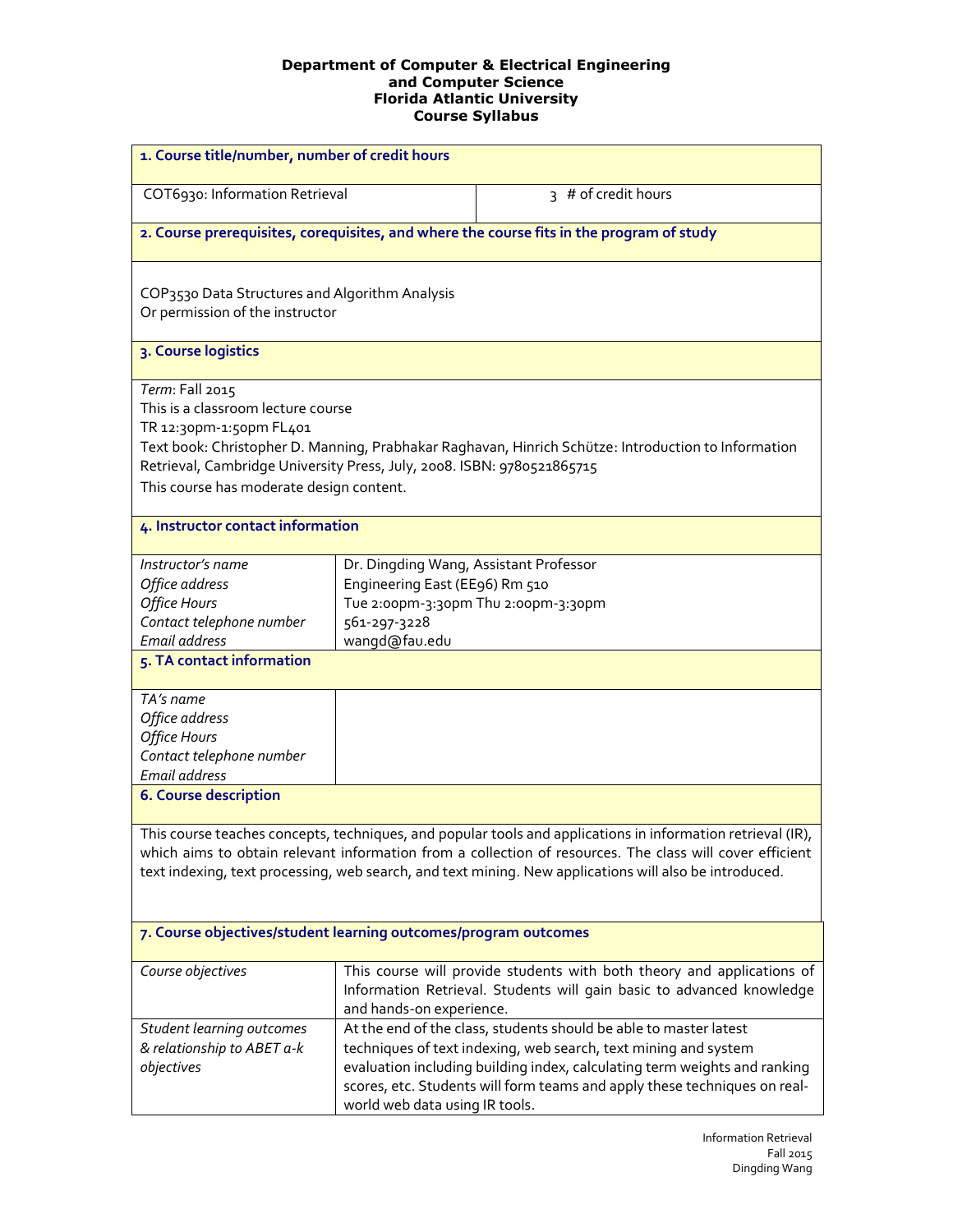| course synapus                                                                                                                                                                                                                                                                                                                                                                                                                                                                                                                                                                                                                                                                                                    |  |  |  |
|-------------------------------------------------------------------------------------------------------------------------------------------------------------------------------------------------------------------------------------------------------------------------------------------------------------------------------------------------------------------------------------------------------------------------------------------------------------------------------------------------------------------------------------------------------------------------------------------------------------------------------------------------------------------------------------------------------------------|--|--|--|
| 8. Course evaluation method                                                                                                                                                                                                                                                                                                                                                                                                                                                                                                                                                                                                                                                                                       |  |  |  |
| Assignments (computer-based)-<br>8o %<br>Project Report -<br>%<br>20                                                                                                                                                                                                                                                                                                                                                                                                                                                                                                                                                                                                                                              |  |  |  |
| 9. Course grading scale                                                                                                                                                                                                                                                                                                                                                                                                                                                                                                                                                                                                                                                                                           |  |  |  |
| <b>Grading Scale:</b><br>90 and above: "A", 87-89: "A-", 83-86: "B+", 80-82: "B", 77-79: "B-", 73-76: "C+", 70-72: "C", 67-69: "C-",<br>63-66: "D+", 60-62: "D", 51-59: "D-", 50 and below: "F."                                                                                                                                                                                                                                                                                                                                                                                                                                                                                                                  |  |  |  |
| 10. Policy on makeup tests, late work, and incompletes                                                                                                                                                                                                                                                                                                                                                                                                                                                                                                                                                                                                                                                            |  |  |  |
| Makeup exams are given only if there is solid evidence of a medical or otherwise serious emergency that<br>prevents the student of participating in the exam. Makeup exams will be administered and proctored by<br>department personnel unless there are other pre-approved arrangements.                                                                                                                                                                                                                                                                                                                                                                                                                        |  |  |  |
| A grade of incomplete will be assigned only in the case of solid evidence of medical or otherwise serious<br>emergency situation.                                                                                                                                                                                                                                                                                                                                                                                                                                                                                                                                                                                 |  |  |  |
| Must turn in homework, reports and projects on time. One point per working day will be deducted from<br>the late assignment. Will not accept your work after 3 working days or the solution has been provided.                                                                                                                                                                                                                                                                                                                                                                                                                                                                                                    |  |  |  |
| 11. Special course requirements                                                                                                                                                                                                                                                                                                                                                                                                                                                                                                                                                                                                                                                                                   |  |  |  |
|                                                                                                                                                                                                                                                                                                                                                                                                                                                                                                                                                                                                                                                                                                                   |  |  |  |
| 12. Classroom etiquette policy                                                                                                                                                                                                                                                                                                                                                                                                                                                                                                                                                                                                                                                                                    |  |  |  |
| University policy requires that in order to enhance and maintain a productive atmosphere for education,<br>personal communication devices, such as cellular phones and laptops, are to be disabled in class sessions.                                                                                                                                                                                                                                                                                                                                                                                                                                                                                             |  |  |  |
| 13. Disability policy statement                                                                                                                                                                                                                                                                                                                                                                                                                                                                                                                                                                                                                                                                                   |  |  |  |
| In compliance with the Americans with Disabilities Act (ADA), students who require special<br>accommodations due to a disability to properly execute coursework must register with the Office for<br>Students with Disabilities (OSD) located in Boca Raton campus, SU 133 (561) 297-3880 and follow all OSD<br>procedures.                                                                                                                                                                                                                                                                                                                                                                                       |  |  |  |
| 14. Honor code policy                                                                                                                                                                                                                                                                                                                                                                                                                                                                                                                                                                                                                                                                                             |  |  |  |
| Students at Florida Atlantic University are expected to maintain the highest ethical standards. Academic<br>dishonesty is considered a serious breach of these ethical standards, because it interferes with the<br>university mission to provide a high quality education in which no student enjoys unfair advantage over<br>any other. Academic dishonesty is also destructive of the university community, which is grounded in a<br>system of mutual trust and place high value on personal integrity and individual responsibility. Harsh<br>penalties are associated with academic dishonesty. See University Regulation 4.001 at<br>www.fau.edu/regulations/chapter4/4.001_Code_of_Academic_Integrity.pdf |  |  |  |

**15. Required texts/reading**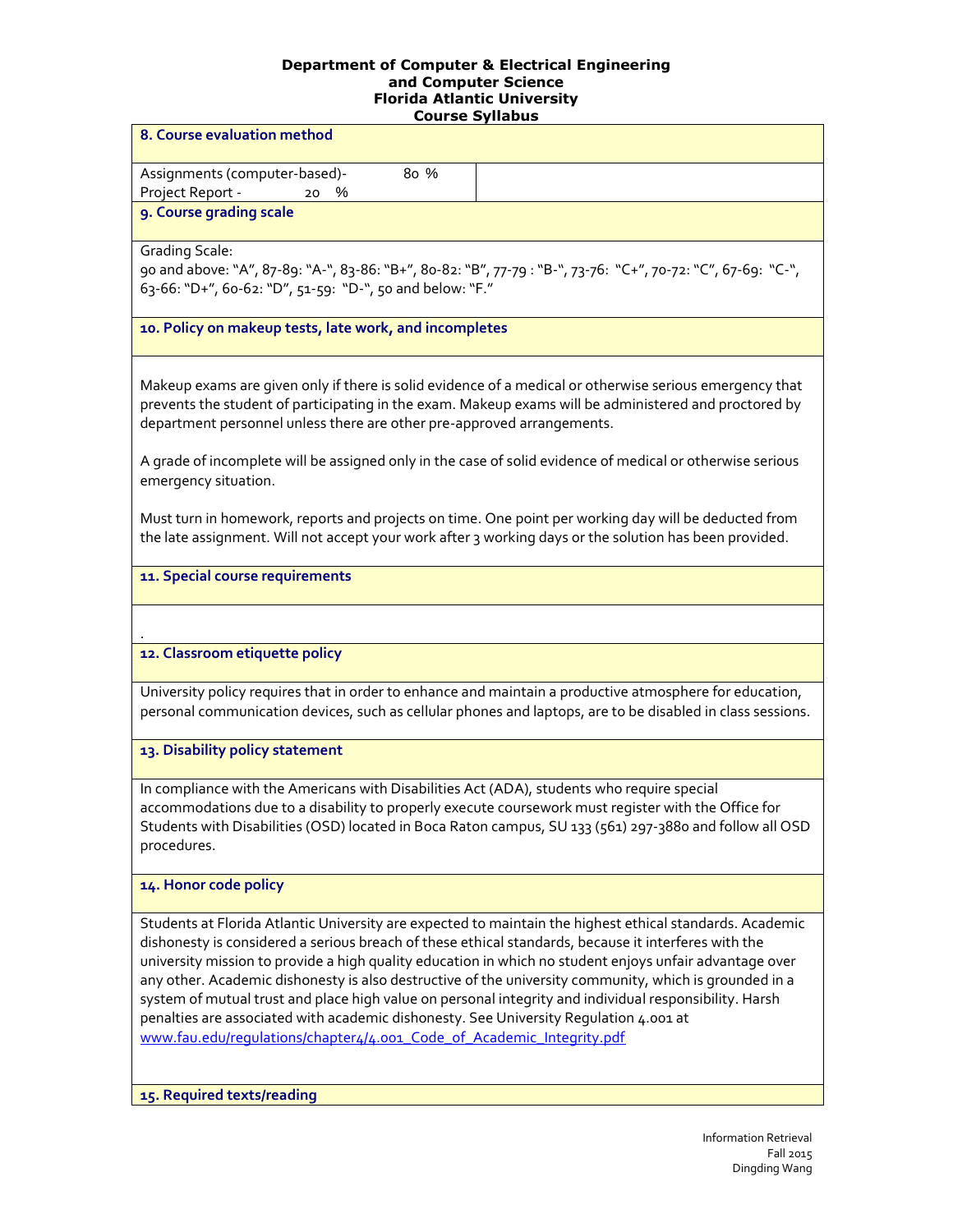Christopher D. Manning, Prabhakar Raghavan, Hinrich Schütze: Introduction to Information Retrieval, Cambridge University Press, July, 2008. ISBN: 9780521865715 Hand-outs and notes

#### **16. Supplementary/recommended readings**

Bruce Croft, Donald Metzler, Trevor Strohman: Search Engines: Information Retrieval in Practice. ISBN-10: 0136072240 • ISBN-13: 9780136072249

#### **17. Course topical outline, including dates for exams/quizzes, papers, completion of reading**

| <b>Topics</b>                                | Approximate # 1.5 hr. lecture |
|----------------------------------------------|-------------------------------|
| Indexing, term weighting, vector space model | 4                             |
| Scoring and ranking in a search system       | 2                             |
| Useful text processing tools                 | 2                             |
| <b>System evaluation</b>                     | 2                             |
| <b>Text clustering</b>                       | 4                             |
| <b>Text classification</b>                   | 2                             |
| <b>Text summarization</b>                    | 4                             |
| <b>Tools and Applications</b>                | 4                             |
| <b>Other IR topics</b>                       |                               |

# **COT 6930: Introduction to Information Retrieval - Fall 2015 Description:**

This course teaches concepts, techniques, and popular applications in information retrieval, which aims to obtain relevant information from a collection of resources. The class will first teaches text processing and analysis using different tools, then introduces practical techniques such as text mining using data mining approaches, and finally gives lectures on various topics of information systems such as music information retrieval and recommendation systems to broaden your knowledge.

## **Textbook:**

Christopher D. Manning, Prabhakar Raghavan, Hinrich Schütze: Introduction to Information Retrieval, Cambridge University Press, July, 2008. ISBN: 9780521865715

## **Instructor:**

Dingding Wang, [wangd@fau.edu](mailto:wangd@fau.edu)

## **Goal:**

To help students gain basic to advanced knowledge and hands-on experience in information retrieval. At the end of the class, students should be able to master latest techniques and useful tools of text indexing, web search, text mining and system evaluation. Students will apply these techniques and tools to perform information retrieval tasks.

## **Prerequisites:**

COP3530 Data Structures and Algorithm Analysis